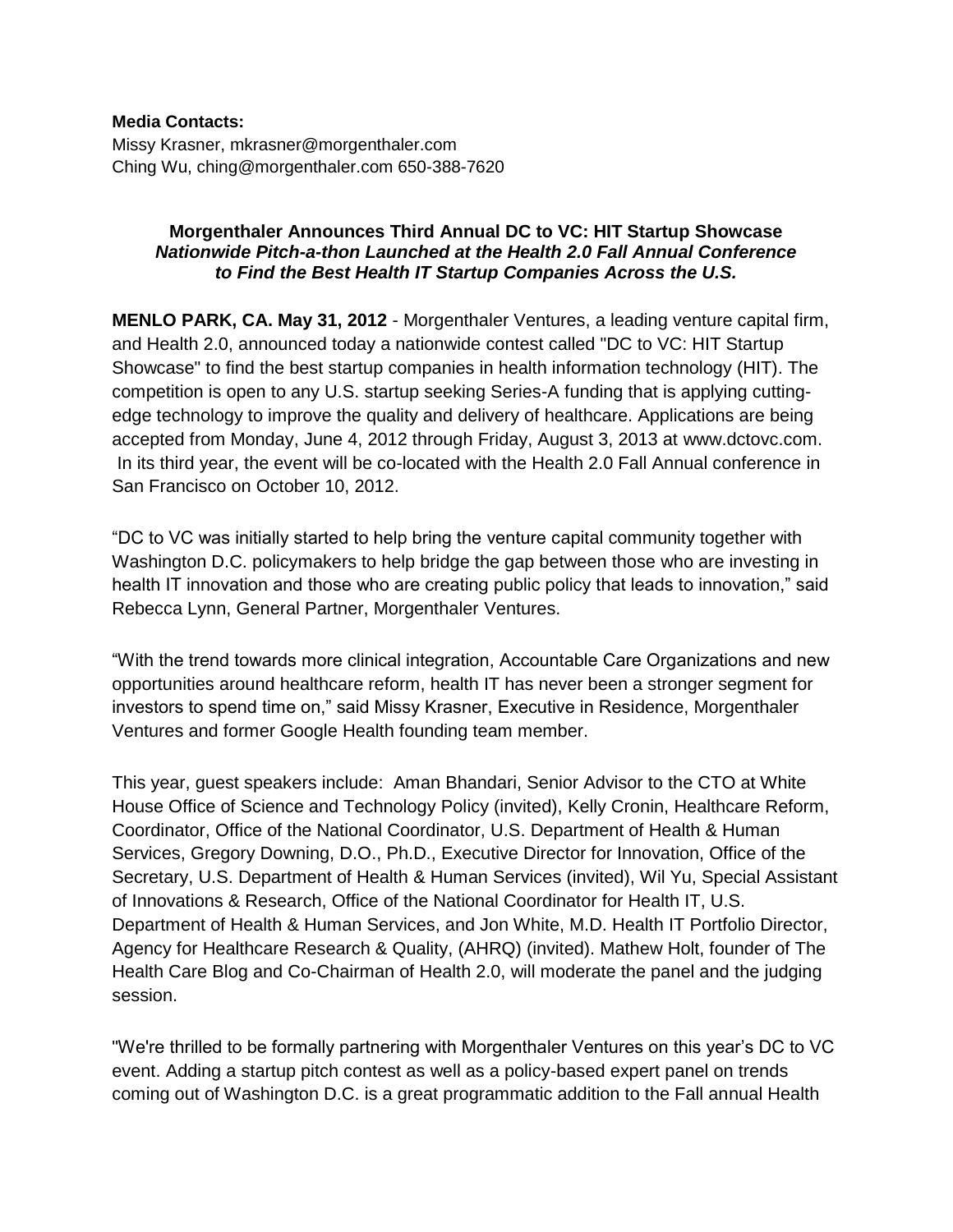2.0 conference," said Indu Subaiya, CEO & Co-Chairman of Health 2.0.

#### **How The Startup Competition Works**

Five (5) Series-A startup finalists will be selected from a pool of applications in addition to five (5) seed stage companies who will be nominated by our Accelerator partners, including Blue Print Health, Health Box, Rock Health, and Startup Health. All ten (10) finalists be offered a chance to pitch their business plans to an audience of health IT professionals, hospital executives, government officials, venture capitalists and angel investors during the annual Health 2.0 conference in San Francisco at the Hilton Hotel, Union Square, San Francisco. This year's judges include: Michael Yang, Managing Director, Silicon Valley, Comcast Ventures; Andy Donner, Partner, Physic Ventures; Nina Kjellson, General Partner, Interwest Partners; Martin Felsenthal, Partner of HLM Venture Partners; Lisa Suennen, Managing Member, Psilos, and Rebecca Lynn, Partner, Morgenthaler Ventures for the Series A Round. For the Seed Round, the judges include: Jack Young, Managing Director, Qualcomm Life Fund, Qualcomm Ventures; Tom Rodgers, Partner, Advanced Technology Partners; Ross Fubini, Advisor & Partner, Kapor Capital; Anne DeGheest, Managing Director & Founder, Health Tech Capital; Margaret Laws, Director, Innovations for Underserved Program, California Healthcare Foundation, and JC Simbana, Director, SVB Capital, from the Silicon Valley Bank.

This year's online application is only open to health IT startups that are ready for their first venture round. The applicant must be seeking approximately \$2M to \$5M in venture capital, have a product they can demonstrate and some proof that customers or clients use the product. Contestants need to be legal residents of the U.S. or employees of privately-held companies based in the U.S. Applications will be evaluated based on the promise of the venture, total addressable market size, founding teams, use of innovative technology and business models, and customer traction. Contestants are invited to submit an online application by the deadline of **August 3, 2012**. Ten (10) finalists will be announced on Monday, September 10, 2012. Each finalist will be paired with two (2) industry mentors who represent larger and more mature healthcare organizations such as health plans, hospitals and health IT companies (see full mentor list here). Mentors will help the finalists prepare for their on-stage presentations on October 10, 2012. Finalists will present to a panel of judges who will offer commentary on stage and the winners will be selected by a combination of the judges' scores and audience feedback via instant-voting technology.

# **Example HIT Solutions**

This competition includes, but is not limited to, health IT solutions in these areas:

- Care Transitions/Care Coordination
- Big Data/Healthcare Analytics/Predictive Risk Modeling